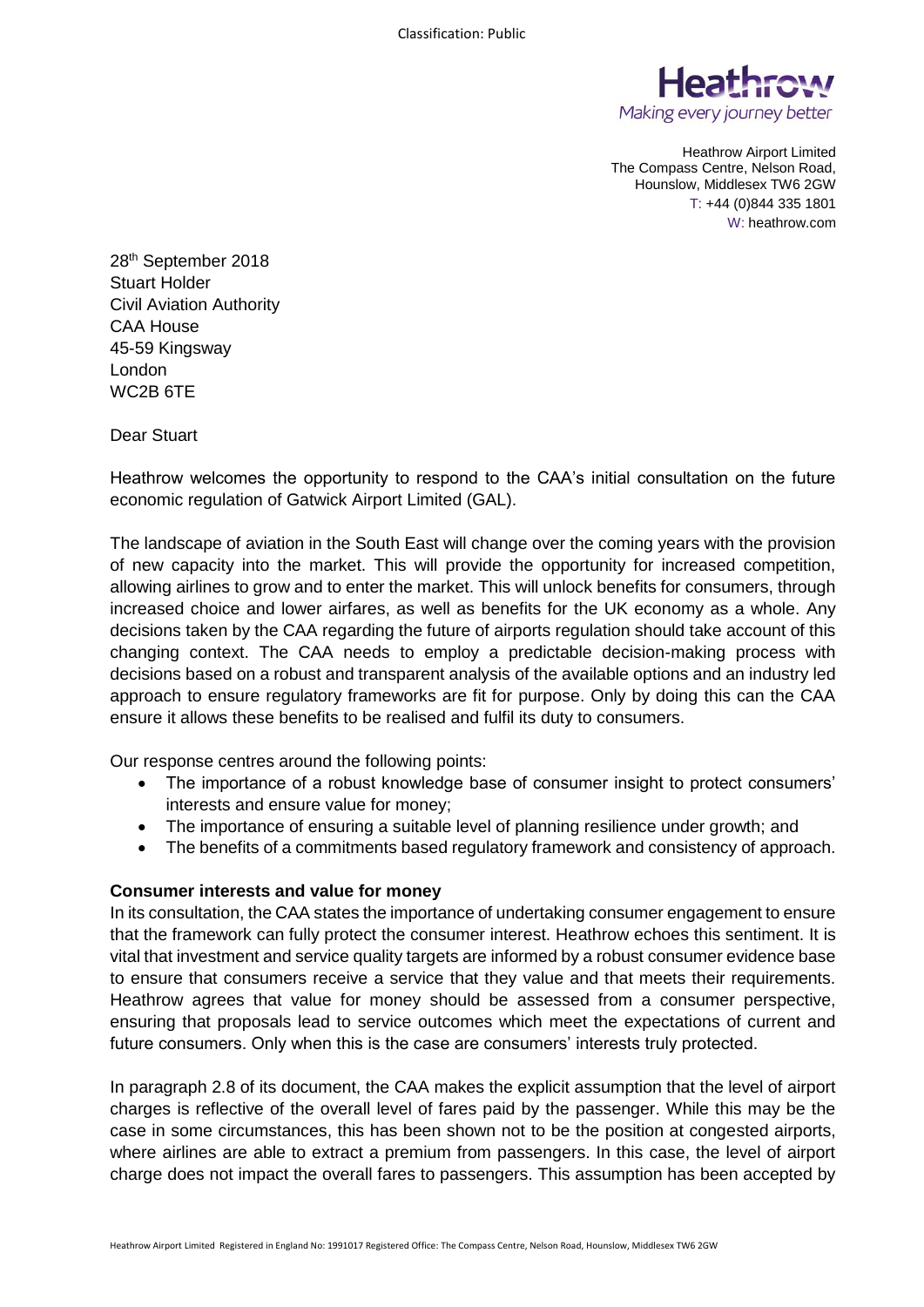

the Department for Transport in its assessment of the need for new airport capacity in the South East and is explored in Frontier Economics' 2017 report for Heathrow on Competition and Choice<sup>1</sup>. Where this has been proven to be the case, we would expect the CAA to ensure that value for money for consumers is delivered though promoting airline competition in order to reduce overall airfares, rather than focusing on the assumption that lower airport charges, which may not be reflective of the service required by consumers, represents value for money and a better passenger proposition.

Building on the CAA's guidance to Heathrow regarding its expectations for the forthcoming H7 period, Heathrow has developed and implemented its consumer engagement strategy, in cooperation with the Consumer Challenge Board (CCB). This sets out how Heathrow will engage with current and potential future passengers to ensure its plans for the H7 period and expansion are built on an evidence base of consumer requirements. We are happy to engage to share best practice on how to engage consumers to understand their needs. In addition to direct engagement with consumers, our strategy also recognises that, in some cases, engagement with specialist organisations and consumer interest groups will be required. This ensures that the views of hard to reach consumers can be taken into consideration and that views can be gained on topics on which consumers themselves may be less informed. It is in this case that the willingness of airlines to share their knowledge and insights on the services important to meet the needs of passengers is required.

The CAA raises the issue of service quality in areas of the airport journey which are not fully within the airport operator's control. It is Heathrow's view that it is important to gain consumer insight into these areas of the experience to inform areas of focus and co-operation with other parties. While these areas should therefore be monitored and reviewed to ensure delivery to passengers, these areas should not be subject to financial regulatory incentives.

## **The importance of ensuring a suitable level of planning resilience under growth**

In paragraph 3.7 of its document, the CAA sets out the importance of understanding consumer views on resilience and how consumer needs can be best served in increasingly congested airports. Heathrow agrees that ensuring a suitable level of resilience is important to ensuring that the needs of consumers can be met.

In the case of Gatwick, the CAA notes concerns raised regarding the levels of resilience and congestion impacting on-time performance. Heathrow shares these concerns. It is Heathrow's view that a decline in punctuality at Gatwick together with Gatwick's withdrawal from Airports Collaborative Decision Making (A-CDM), mean that limited London airspace is not always being used to best effect. This ultimately impacts all consumers using London airspace, including Heathrow's traffic. While airports operating near capacity will inevitably incur delays on occasion, maintaining an up to date re-plan of anticipated movements enables most effective use of limited resource.

Reimplementing (A-CDM) and ensuring that estimated off block times are maintained in the system would enable more effective use of the limited and shared London airspace by allowing

 $\overline{a}$ 

<sup>1</sup>[https://www.caa.co.uk/uploadedFiles/CAA/Content/Accordion/Standard\\_Content/Commercial/Airports/HAL%20-](https://www.caa.co.uk/uploadedFiles/CAA/Content/Accordion/Standard_Content/Commercial/Airports/HAL%20-%20Frontier%20Competition%20and%20Choice.pdf) [%20Frontier%20Competition%20and%20Choice.pdf](https://www.caa.co.uk/uploadedFiles/CAA/Content/Accordion/Standard_Content/Commercial/Airports/HAL%20-%20Frontier%20Competition%20and%20Choice.pdf)